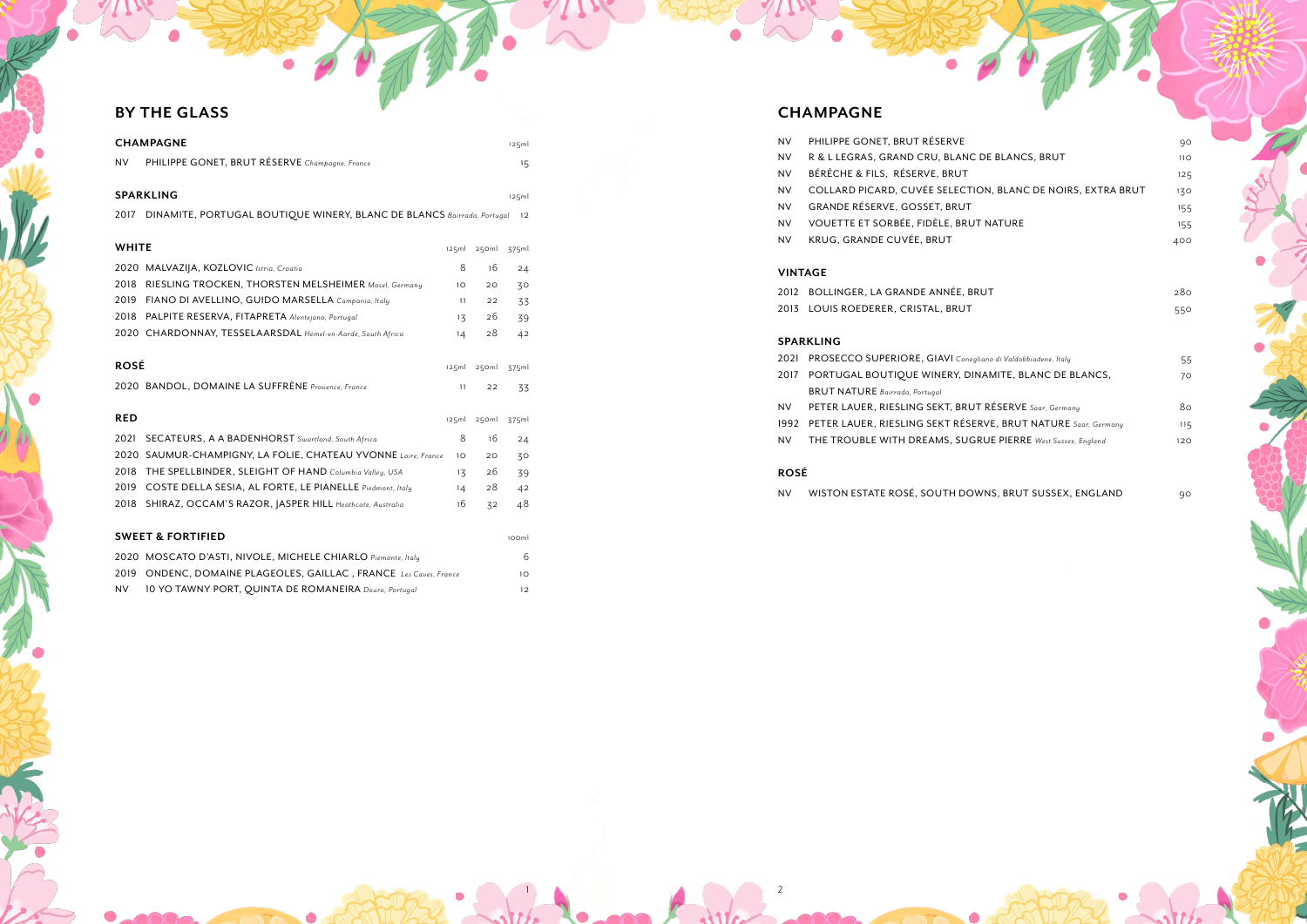2018 GRAUBURGUNDER EICHBUCK, WEING 2020 GUTEDEL, WASENHAUS, PFALZ 2019 WEISSBURGUNDER, WASENHAUS, PFA 2018 WEISSBURGUNDER 350 N.N., WEINGU

| <b>RISTOPHE BLANC</b>  | 77              |
|------------------------|-----------------|
|                        | q               |
| N-LOUIS CHAVE, RHÔNE   | 1OC             |
| NOINC                  | 14 <sup>c</sup> |
| CHAPOUTIER             | 175             |
| DOMAINE GEORGES VERNAY | 21C             |
|                        |                 |
|                        |                 |

| (IRANDE. LANGUEDOC         | 36 |
|----------------------------|----|
| S. LIMOUX                  | 55 |
| L'HORIZON, CÔTES CATALANES | 85 |
|                            | 95 |

|                        | 6с  |
|------------------------|-----|
| LE KUNTZ, MOSEL        | 95  |
| CHS. PETER LAUER. SAAR | 12C |

| , RHEINGAU             | 70  |
|------------------------|-----|
| GOLDGRUBE. MOSEL       | 80  |
| EINGUT ZILLIKEN, MOSEL | 105 |

## **WHITE**

| GUT HOLGER KOCH, BADEN    |      |  |
|---------------------------|------|--|
|                           | 7С   |  |
| \I 7                      | 95   |  |
| <b>JT ODINSTAL, PFALZ</b> | 11 C |  |

## **FRANCE**

### **LOIRE**

| 2020 MUSCADET-SEVRE-ET-MAINE SUR LIE, SYMBIOSE, MICHEL DELHOMMEAU | 48              |
|-------------------------------------------------------------------|-----------------|
| 2020 SANCERRE, LE PIERRIER, DOMAINE THOMAS ET FILS                | 70              |
| 2020   ASNIÈRES, PRÉMICES, DOMAINE DE BELLIVIÈRE                  | 75              |
| 2018 CHENIN BLANC, LA LUNE AMPHORES, DOMAINE DE LA SANSONNIERE    | 11 <sub>O</sub> |
| 2020 SANCERRE, MONTS DAMNÉS, DOMAINE VINCENT DELAPORTE            | 120             |
| 2019 POUILLY-FUMÉ, PUR SANG, DIDIER DAGUENEAU                     | 250             |

### **BURGUNDY**

|               | 2016 ALIGOTÉ, DOMAINE HENRI NAUDIN-FERRAND                       | 55  |  |
|---------------|------------------------------------------------------------------|-----|--|
|               | 2019 BOURGOGNE BLANC, CONSTANCE, OLIVIER MORIN                   | 60  |  |
|               | 2020 CHABLIS, DOMAINE MOREAU-NAUDET                              | 80  |  |
|               | 2020 POUILLY-FUISSÉ, VIEILLES VIGNES DE VERGISSON, DAVID BENFAIT | 95  |  |
|               | 2019 CHABLIS JER CRU. MONTMAINS, LAURENT TRIBUT                  | 130 |  |
|               | 2016 SAINT-AUBIN 1ER CRU, EN REMILLY, MAISON DEUX MONTILLE       | 140 |  |
|               | 2015 MEURSAULT, CLOS DU CROMIN, PATRICK JAVILLIER                | 180 |  |
|               | 2015 CHASSAGNE-MONTRACHET IER CRU, LA MALTROIE,                  | 200 |  |
|               | DOMAINE BRUNO COLIN                                              |     |  |
|               | 2015 PULIGNY-MONTRACHET IER CRU, LES COMBETTES, DOMAINE DUIAC    | 400 |  |
|               |                                                                  |     |  |
| <b>ALSACE</b> |                                                                  |     |  |
|               |                                                                  |     |  |

2015 CHÂTEAU LE PUY, MARIE-CÉCILE 125 2015 CHÂTEAU LAFAURIE-PEYRAGUEY BLANC SEC, GRAND CRU CLASSÉ,  $135$ SAUTERNES

| 2020 RIESLING, DOMAINE ANDRE KIENTZLER                            | 60. |
|-------------------------------------------------------------------|-----|
| 2018 PINOT BLANC, AMZELLE, MARC TEMPÉ                             | 70  |
| 2018 GEWÜRZTRAMINER, DOMAINE MARCEL DEISS                         | 80. |
| 2012 RIESLING GRAND CRU, CUVÉE DES COMTES D'EGUISHEIM, LÉON BEYER | 120 |
| 2014 PINOT GRIS GRAND CRU. SOMMERBERG. ALBERT BOXLER              | 155 |
|                                                                   |     |

### **JURA, SAVOIE**

| 2018   ACQUÈRE, CELLIER DE LA BARATERIE, SAVOIE   | 60.  |
|---------------------------------------------------|------|
| 2018 CHARDONNAY, EN CHALASSE, DOMAINE LABET, JURA | 145  |
| 2015 CHARDONNAY, LA BARDETTE, DOMAINE LABET, JURA | 160. |

## **RHÔNE VALLEY**

2019 VIOGNIER, LES GALETS, DOMAINE CHI 2019 BRÉZÈME, DOMAINE LOMBARD 2020 SAINT-JOSEPH, CIRCA SÉLECTION, JEA 2020 CHÂTEAUNEUF-DU-PAPE, LE VIEUX DO 2017 HERMITAGE, CHANTE-ALOUETTE, M. O 2020 CONDRIEU, TERRASSES DE L'EMPIRE,

### **BORDEAUX**

### **SOUTH & SOUTH EAST**

2021 PICPOUL-DE-PINET, CHÂTEAU DE LA M 2019 CHARDONNAY, TOQUES ET CLOCHER 2018 L'ESPRIT DE L'HORIZON, DOMAINE DE 2018 DOMAINE ILARIA, IROULÉGUY

## **GERMANY**

## **DRY RIESLING**

2018 THORSTEN MELSHEIMER, MOSEL 2015 SPÄTLESE TROCKEN, WEINGUT SYBILI 2018 SCHÖNFELS, FASS 11, GROSSES GEWÄG

### **OFF-DRY RIESLING**

2020 GELBLACK, SCHLOSS JOHANNISBERG, 2020 SPÄTLESE, VOLLENWEIDER WOLFER G 2004 SPÄTLESE, SAARBURGER RAUSCH, WE

### **OTHER VARIETALS**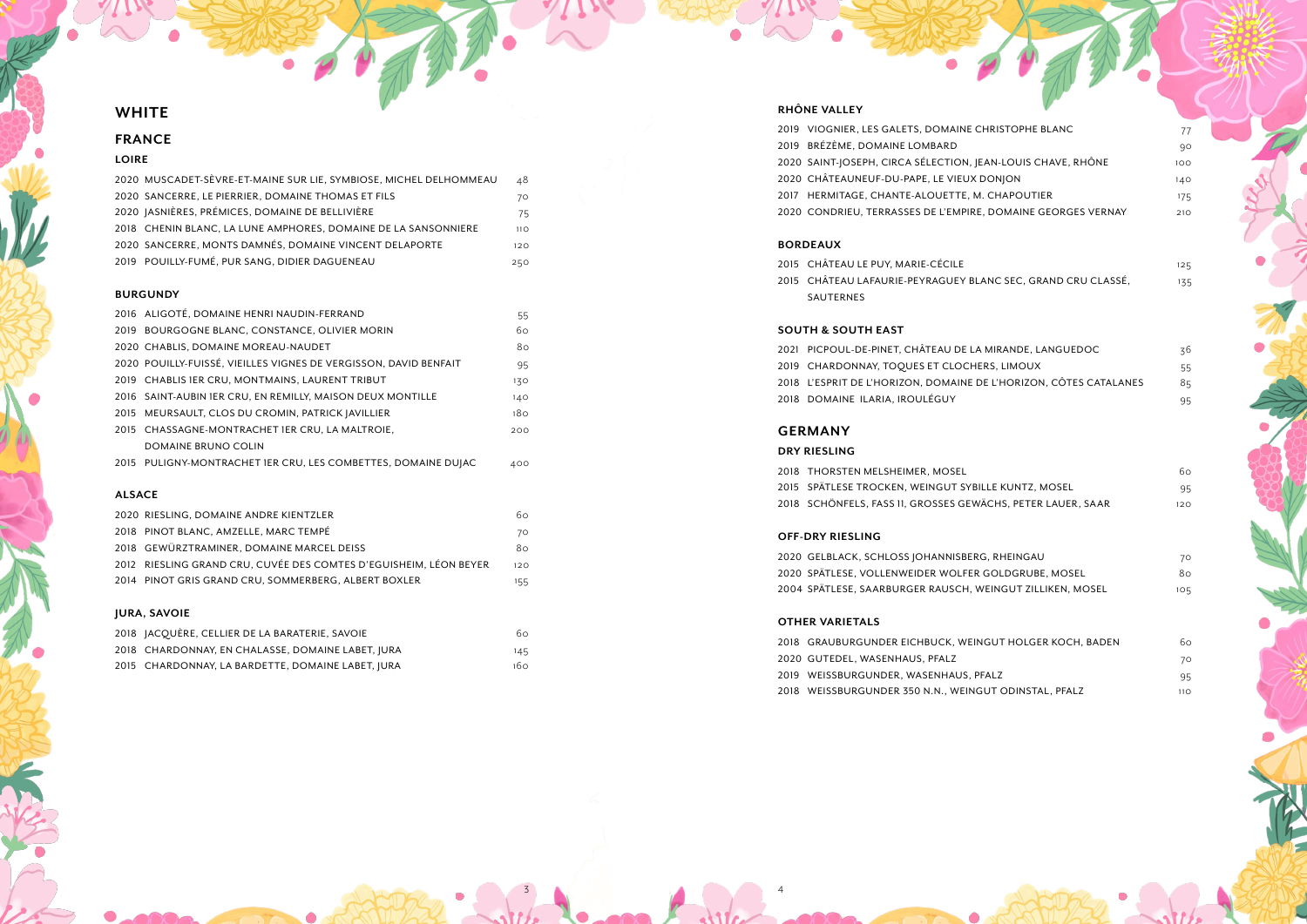- 
- 
- 
- 2019 CHARDONNAY, ESTATE, KUMEU RIVER, AUCKLAND 85

| <b>NO</b> |  |  |  |
|-----------|--|--|--|

## **AUSTRIA**

## **WACHAU & KREMSTAL**

| 2011           | GRÜNER VELTLINER, LESEHOF STAGÅRD, KREMSTAL UNDER FLOR          | 105 |
|----------------|-----------------------------------------------------------------|-----|
|                | 2014 GRÜNER VELTLINER SMARAGD, LOIBNER STEINERTAL, F.X. PICHLER | 180 |
|                | 2000 RIESLING, VINOTHEK, WEINGUT NIKOLAIHOF, WACHAU             | 295 |
|                |                                                                 |     |
|                | <b>KAMPTAL</b>                                                  |     |
|                | 2021 GRÜNER VELTLINER, STEIN, WEINGUT JURTSCHITSCH, KAMPTAL     | 60  |
|                |                                                                 |     |
|                | <b>BURGENLAND &amp; STYRIA</b>                                  |     |
|                | 2020 RIESLING, KITZECK-SAUSAL, WOHLMUTH, STYRIA                 | 55  |
|                | 2020 FRUIT LOOPS, CLAUS PREISINGER, NEUSIEDLERSEE               | 80  |
|                | 2006 EX VERO II, WEINGUT WERLITSCH, STYRIA                      | 95  |
|                |                                                                 |     |
| <b>SPAIN</b>   |                                                                 |     |
| <b>GALACIA</b> |                                                                 |     |
|                | 2021 ALBARIÑO, ZARATE, RÍAS BAIXAS                              | 65  |
| 2017           | ALBARIÑO COLECCIÓN, PAZO SEÑORANS, RÍAS BAIXAS                  | 85  |
|                | 2014 ESCOLMA, VIÑA DE MARTIN, RIBEIRO                           | 135 |
|                |                                                                 |     |
|                | <b>RUEDA &amp; RIOJA</b>                                        |     |
|                | 2019 MALVASIA, ABEL MENDOZA, RIOJA                              | 80  |
|                | 2017 VERDEJO, MAJUELO DEL CHIVITERO, ISAAC CANTALAPIEDRA, RUEDA | 85  |
|                |                                                                 |     |
|                | <b>CATALUNYA &amp; CASTILLA-LA MANCHA</b>                       |     |

## 2020 EXPERIENCIA PARELLADA, SUCCES VINICOLA, CONCA DE BARBERA 40 2020 ALBILLO, RETO, BODEGAS PONCE, MANCHUELA 60 2017 MANCHOMUELAS, BODEGAS BERNABELEVA, SIERRA DE GREDOS 75 2018 XAREL-LO, CELLER PARDAS, PENEDÈS 80 2019 TERRA DE CUQUES, TERROIR AL LIMIT, PRIORAT 2009 GRENACHE NOIR, VIM BLANC, CELLER DE CAPÇANES, MONTSANT UNDER FLOR 110

## **PORTUGAL**

2017 FOSSIL, VALE DA CAPUCHA, LISBOA 65 2018 PALPITE RESERVA, FITAPRETA, ALENTEJANO **1998 1999 1999 1999 1999** 78

| <b>ITALY</b> |                                                                     |     |
|--------------|---------------------------------------------------------------------|-----|
|              | <b>ALTO ADIGE &amp; FRIULI-VENEZIA GIULIA</b>                       |     |
|              | 2020 ZUANI VIGNE BIANCO, PATRIZIA FELLUGA, COLLIO                   | 62  |
|              | 2014 SAUVIGNON BLANC, VOGLAR, PETER DIPOLI, ALTO ADIGE              | 75  |
|              | 2019 GEWÜRZTRAMINER, NUSSBAUMER, CANTINA TRAMIN, ALTO ADIGE         | 95  |
|              | <b>PIEDMONT &amp; LOMBARDY</b>                                      |     |
|              | 2020 GAVI, PALAS, MICHELE CHIARLO, PIEDMONT                         | 50  |
|              | 2017 LUGANA, ANCILLA, LA GHIDINA, LOMBARDY                          | 75  |
|              | <b>MARCHE &amp; ABRUZZO</b>                                         |     |
|              | 2018 VERDICCHIO DEI CASTELLI DI JESI, CLASSICO SUPERIORE,           | 65  |
|              | ZACCAGNINI, MARCHE                                                  |     |
|              | 2019 TREBBIANO D'ABRUZZO RISERVA, MASCIARELLI MARINA CVETI, ABRUZZO | 105 |
|              | <b>CAMPANIA &amp; SICILY</b>                                        |     |
| 2021         | GRILLO, BIANCO MAGGIORE, CANTINE RALLO, SICILY                      | 54  |
| 2018         | INZOLIA DEI FORNELLI, FEUDO MONTONI, SICILY                         | 58  |
|              | 2019 FIANO DI AVELLINO, GUIDO MARSELLA, CAMPANIA                    | 66  |
| 2015         | MILLESULMARE, SANTA MARIA LA NAVE, SICILY                           | 125 |
|              | <b>HUNGARY</b>                                                      |     |
| 2019         | MÁD NYULÁSZÓ, SZENT TAMÁS, TOKAJ, HUNGARY                           | 80  |
|              | 2019 FURMINT, STEINER, FRANZ WENINGER, SOPRON                       | 95  |
|              | <b>CROATIA &amp; SLOVENIA</b>                                       |     |
|              | 2020 MALVAZIJA, KOZLOVIC, ISTRIA, CROATIA                           | 48  |
|              | 2020 GUERILA, PINELA, VIPAVA VALLEY, SLOVENIA                       | 70  |
|              | <b>GREECE</b>                                                       |     |
| 2019         | VIOGNIER, DOMAINE GEROVASSILIOU, EPANOMI                            | 68  |
|              | 2020 ASSYRTIKO, VASSALTIS, SANTORINI                                | 95  |
|              | <b>NEW ZEALAND</b>                                                  |     |
| 2021         | SAUVIGON BLANC, CONVERGENCE, TWO RIVERS ESTATE, MARLBOROUGH         | 60  |
| 2021         | PINOT GRIS, LITTLE BEAUTY, MARLBOROUGH                              | 70  |
| 2021         | SAUVIGNON BLANC, WAIRAU RESERVE, SAINT CLAIR, MARLBOROUGH           | 75  |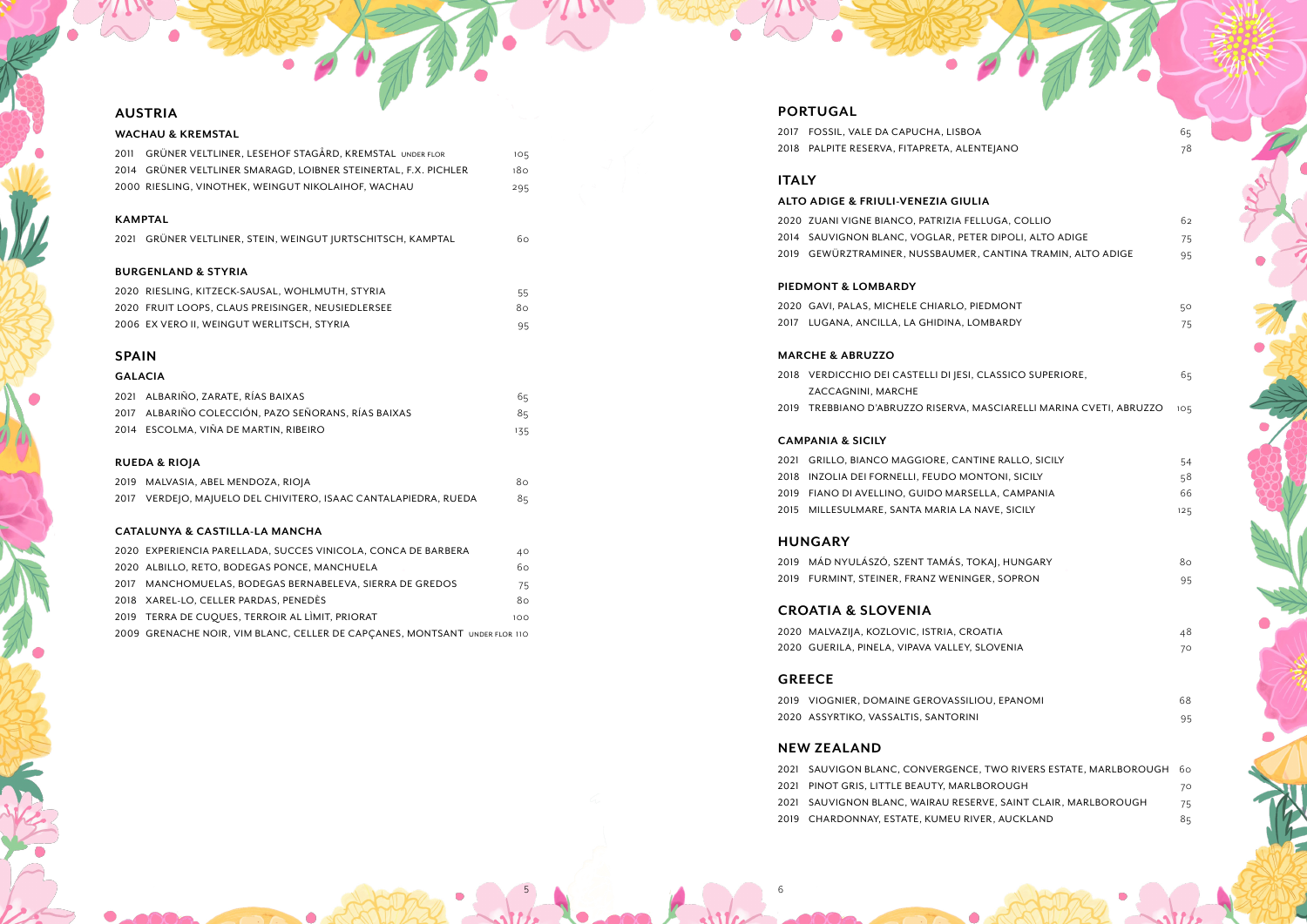2018 TROUSSEAU, CUVÉE GREVILLIÈRE, DO 2019 PINOT NOIR, DOMAINE OVERNOY, JUI 2016 MONDEUSE, DOMAINE DE CHEVILLAR

| <b>WESTERN AUSTRALIA</b> |                                                           |    |  |
|--------------------------|-----------------------------------------------------------|----|--|
|                          | 2020 CHARDONNAY, PRELUDE, LEEUWIN ESTATE, MARGARET RIVER  | 95 |  |
|                          | VICTORIA & SOUTH AUSTRALIA                                |    |  |
|                          |                                                           |    |  |
|                          | 2018 FIANO, PRINCESS, FOX GORDON, ADELAIDE HILLS          | 65 |  |
|                          | 2018 RIESLING, WATERVALE, CLOS CLARE, CLARE VALLEY        | 75 |  |
|                          | 2014 MARSANNE, 1927 VINES, TAHBILK, VICTORIA, AUSTRALIA   | 80 |  |
|                          | 2016 CHARDONNAY, VERVE, OCEAN EIGHT, MORNINGTON PENINSULA | 95 |  |
|                          |                                                           |    |  |
|                          | <b>SOUTH AFRICAN</b>                                      |    |  |
|                          | 2021 CHENIN BLANC, SECATEURS, A.A. BADENHORST, SWARTLAND  | 48 |  |

## **AUSTRALIA**

| ZVZI – CHENIN DEANC, JECATEVICJ, A.A. DADENHOICJ I. JWAICLEAND | 40. |
|----------------------------------------------------------------|-----|
| 2020 VIOGNIER, THE AGE OF GRACE, LISMORE, GREYTON              | 75  |
| 2020 SAUVIGNON BLANC, WILD AIR, STORM WINES, HEMEL-EN-AARDE.   | 78  |
| <b>WALKER BAY</b>                                              |     |
| 2020 CHARDONNAY, TESSELAARSDAL, HEMEL-EN-AARDE                 | 84  |

| 2017 | RIESLING, BROOKS, WILLAMETTE VALLEY, OREGON                       | 75  |
|------|-------------------------------------------------------------------|-----|
|      | 2017 CHARDONNAY, THE ENCHANTRESS, SLEIGHT OF HAND, YAKIMA VALLEY, | 95  |
|      | <b>WASHINGTON</b>                                                 |     |
|      |                                                                   |     |
|      | <b>CALIFORNIA</b>                                                 |     |
|      | 2015 FAMILIAR BLANC, DIRTY AND ROWDY WINERY                       | 80  |
| 2011 | ENIGMA, DOMAINE DE LA TERRE ROUGE, SIERRA FOOTHILLS               | 90  |
|      | 2017 CHARDONNAY, GOLDEN SLOPE, LIQUID FARM, SANTA RITA HILLS      | 150 |
|      |                                                                   |     |

## **NORTH AMERICAN**

## **OREGON & WASHINGTON**

- 2013 GEVREY-CHAMBERTIN 1ER CRU, LAVAI
- FRÉDÉRIC MAGNIEN

# **SOUTH AMERICAN**

| 2017 TORRONTÉS, DOÑA SILVINA, BODEGAS KRONTIRAS, ARGENTINA    | 48  |
|---------------------------------------------------------------|-----|
| 2019 CHARDONNAY, MAINQUÉ, PATAGONIA, BODEGA CHACRA, ARGENTINA | 120 |

# **ROSÉ**

- 2019 SAINT-JOSEPH, TERRES D'ENCRE, DOM
- 2014 CORNAS, SEPTENTIONAL CRU, DOMA
- 2015 CÔTE-RÔTIE, LES ROCHAINS, DOMAIN & CHRISTOPHE BONNEFOND
- 2011 HERMITAGE, JEAN-LOUIS CHAVE 450

| 2020 AGIORGITIKO. '4-6 H'. GAIA WINES. PELOPONNESE. GREECE | 45 |
|------------------------------------------------------------|----|
| 2020 BANDOL, DOMAINE LA SUFFRÈNE, PROVENCE, FRANCE         | 66 |
| 2019 SANCERRE, SIBYLLE, GERARD BOULAY, LOIRE, FRANCE       | 75 |

## **RED**

## **FRANCE**

| LOIRE |                                                     |                 |
|-------|-----------------------------------------------------|-----------------|
|       | 2020 CHINON, LES GRANGES, DOMAINE BERNARD BAUDRY    | 55              |
|       | 2020 SAUMUR-CHAMPIGNY, LA FOLIE, CHÂTEAU YVONNE     | 60.             |
|       | 2018 SANCERRE, VINCENGÉTORIX, VINCENT GAUDRY        | 95              |
|       | 2014 BOURGUEIL, CUVÉE DES DEUX MONTS, DOMAINE GUION | 11 <sub>O</sub> |
|       |                                                     |                 |

| TS. DOMAINE ARLAUD    | 85  |
|-----------------------|-----|
| DES, FRÉDÉRIC MAGNIEN | 190 |
| UT-SAINT-JACQUES,     | 210 |
|                       |     |

## **BURGUNDY**

2016 BOURGOGNE HAUTES-CÔTES DE NUI 2012 CHAMBOLLE-MUSIGNY 1ER CRU, BAU

2013 NUITS-SAINT-GEORGES 1ER CRU, PRULIERS, DOMAINE TAUPENOT-MERME 230

| GNES, DANIEL BOULAND, BEAUJOLAIS 80 |    |
|-------------------------------------|----|
| DE GRAND PRE, BEAUJOLAIS            | 85 |

| ıТ                   | 10C |
|----------------------|-----|
| MAINE GEORGES VERNAY | 145 |
| <b>\INE LOMBARD</b>  | 16с |
| NE PATRICK           | 18c |
|                      |     |

| S. DOMAINE MONTIRIUS        | 6с  |
|-----------------------------|-----|
| )UCAS TOUMBA                | 8c  |
| DOMAINE DU GRAND MONTMIRAIL | 8ء  |
| )E BEAUCASTEL               | 25C |
|                             |     |

| OMAINE DANIEL DUGOIS, JURA | 7С   |
|----------------------------|------|
| RA                         | 10C  |
| २D. SAVOIE                 | 11 C |

### **BEAUJOLAIS**

2020 MORGON, CORCELETTE, VIEILLES VIG 2019 FLEURIE, CUVÉE SPACIALE, CHATEAU

## **NORTHERN RHÔNE**

2019 CROZES-HERMITAGE, ALAIN GRAILLOT

## **SOUTHERN RHÔNE**

2020 CÔTES DU RHÔNE, LA MUSE PAPILLES 2020 VACQUEYRAS, LA GRANDE TERRE, RO 2019 GIGONDAS, CUVEÉ VIEILLES VIGNES, 2001 CHÂTEAUNEUF-DU-PAPE, CHÂTEAU D

## **JURA & SAVOIE**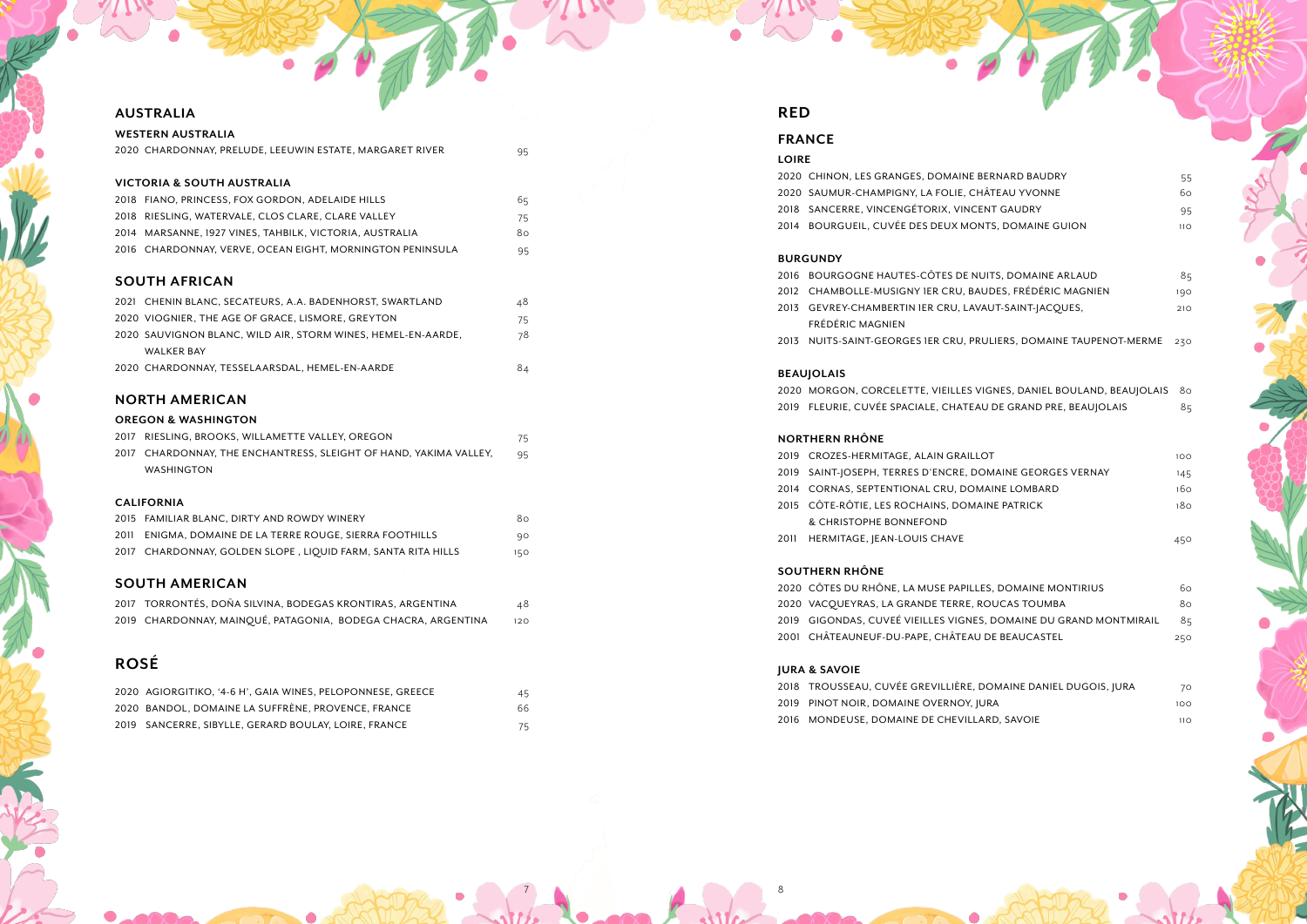# **FRANCE**

## **BORDEAUX**

2018 CHÂTEAU DU CHAMP DES TREILLES, GRAND VIN, SAINTE-FOY-BORDEAUX 65

## **LEFT BANK**

| 2010   CHÂTEAU CAPBERN GASQUETON, ST ESTÈPHE                       | 120   |
|--------------------------------------------------------------------|-------|
| 2015 RÉSERVE DE LÉOVILLE-BARTON, 2ÈME GRAND CRU CLASSÉ, ST. JULIEN | 145   |
| 2010    CHÂTEAU BATAILLEY, 5ÈME GRAND CRU CLASSÉ, PAUILLAC         | 240   |
| 2005 CHÂTEAU MARGAUX, IER GRAND CRU CLASSÉ, MARGAUX                | 1,955 |

## **RIGHT BANK**

| 2019 CASSINI, SAINT-ÉMILION                            | 8റ.             |
|--------------------------------------------------------|-----------------|
| 2019 CLAVIS OREA, GRAND CRU, SAINT-ÉMILION             | 95              |
| 2015 CHÂTEAU LA GRAVE FIGEAC, GRAND CRU, SAINT-ÉMILION | 11 <sub>O</sub> |
| 2005 CHÂTEAU MONBOUSQUET, GRAND CRU, SAINT-ÉMILION     | つつの             |

## **SOUTH & SOUTH-WEST**

| 2019 CAHORS, CHÂTEAU DU CÈDRE                   | 65  |
|-------------------------------------------------|-----|
| 2018 FAUGÈRES, BELLE LURETTE, DOMAINE DE CÉBÈNE | 8റ. |
| 2018 BANDOL, CHÂTEAU DE PIBARNON                | 120 |

## **CORSICA**

| 2020 CORSE SARTÈNE, DOMAINE SAPARALE, AJACCIO                    | 75. |
|------------------------------------------------------------------|-----|
| 2016 A MANDRIA DI SIGNADORE, CLOS SIGNADORE, PATRIMONIO, AJACCIO | 95  |

# **AUSTRIA**

| <b>GERMANY</b> |                                                             |    |
|----------------|-------------------------------------------------------------|----|
|                | 2019 SAINT LAURENT, JUNGLE, WEINGUT JURTSCHITSCH, KAMPTAL   | 75 |
|                | 2020 ZWEIGELT, KIESELSTEIN, CLAUS PREISINGER, NEUSIEDLERSEE | 70 |
|                | 2019 BLAUFRÄNKISCH, ROSI SCHUSTER, BURGENLAND               | 65 |
|                | 2020 INK, JUDITH BECK, BURGENLAND                           | 46 |

# SPÄTBURGUNDER, WASENHOUSE, BADEN 90

| ZUI9 SPAIBURGUNDER.WASENHOUSE.BADEN  |  |
|--------------------------------------|--|
| 2016 SYRAH, GESTAD, ZIEREISEN, BADEN |  |

# **ITALY**

# **ALTO ADIGE**

## $T$

|      | 2016 MERLOT, FIHL, PETER DIPOLI                                   | 70  |
|------|-------------------------------------------------------------------|-----|
|      | 2020 TEROLDEGO, VIGNETI DELLE DOLOMITI, FORADORI                  | 75  |
|      | <b>PIEDMONT</b>                                                   |     |
| 2019 | BARBERA D'ASTI SUPERIORE, LE ORME, MICHELE CHIARLO                | 49  |
|      | 2016 COSTE DELLA SESIA, AL FORTE, LE PIANELLE                     | 90  |
|      | 2013 BARBARESCO, COTTÁ, SOTTIMANO                                 | 140 |
|      | 2016 BAROLO, CEREQUIO, MICHELE CHIARLO                            | 189 |
|      | FRIULY-VENEZIA GIULIA, EMILIA ROMAGNA, VENETO                     |     |
|      | 2019 CABERNET FRANC, STURM, FRIULY-VENEZIA GIULIA                 | 65  |
|      | 2016 VALPOLICELLA SUPERIORE, ROCCOLO GRASSI, VENETO               | 100 |
|      | 2014 SANGIOVESE RUBICONE, TAULETO, UMBERTO CESARI, EMILIA ROMAGNA | 130 |
|      | <b>TUSCANY</b>                                                    |     |
|      | 2016 CHIANTI CLASSICO, LE FIORAIE, PIEMAGGIO                      | 70  |
|      | 2018 VINO NOBILE DI MONTEPULCIANO, CANTINE DEI                    | 90  |
|      | 2019 NOI 4, TENUTA SETTE CIELI, BOLGHERI                          | 100 |
|      | 2016 BRUNELLO DI MONTALCINO, CARPINETO                            | 125 |
| 2012 | BRUNELLO DI MONTALCINO RISERVA, FULIGNI                           | 250 |
|      | 2010 TIGNANELLO, MARCHESI ANTINORI                                | 400 |
|      | 2003 ORNELLAIA, TENUTA DELL'ORNELLAIA                             | 425 |
|      | PUGLIA, CAMPANIA & ISLANDS                                        |     |
|      | 2019 NERO D'AVOLA, VIGNA LAGNUSA, FEUDO MONTONI, SICILY           | 60  |
| 2017 | PRIMITIVO DI MANDURIA RISERVA, CANTINE SAN MARZANO, PUGLIA        | 90  |
|      | 2015 TAURASI, CANTINE LONARDO, CAMPANIA                           | 115 |
| 2016 | CALMAROSSA, SANTA MARIA LA NAVE, SICILY                           | 125 |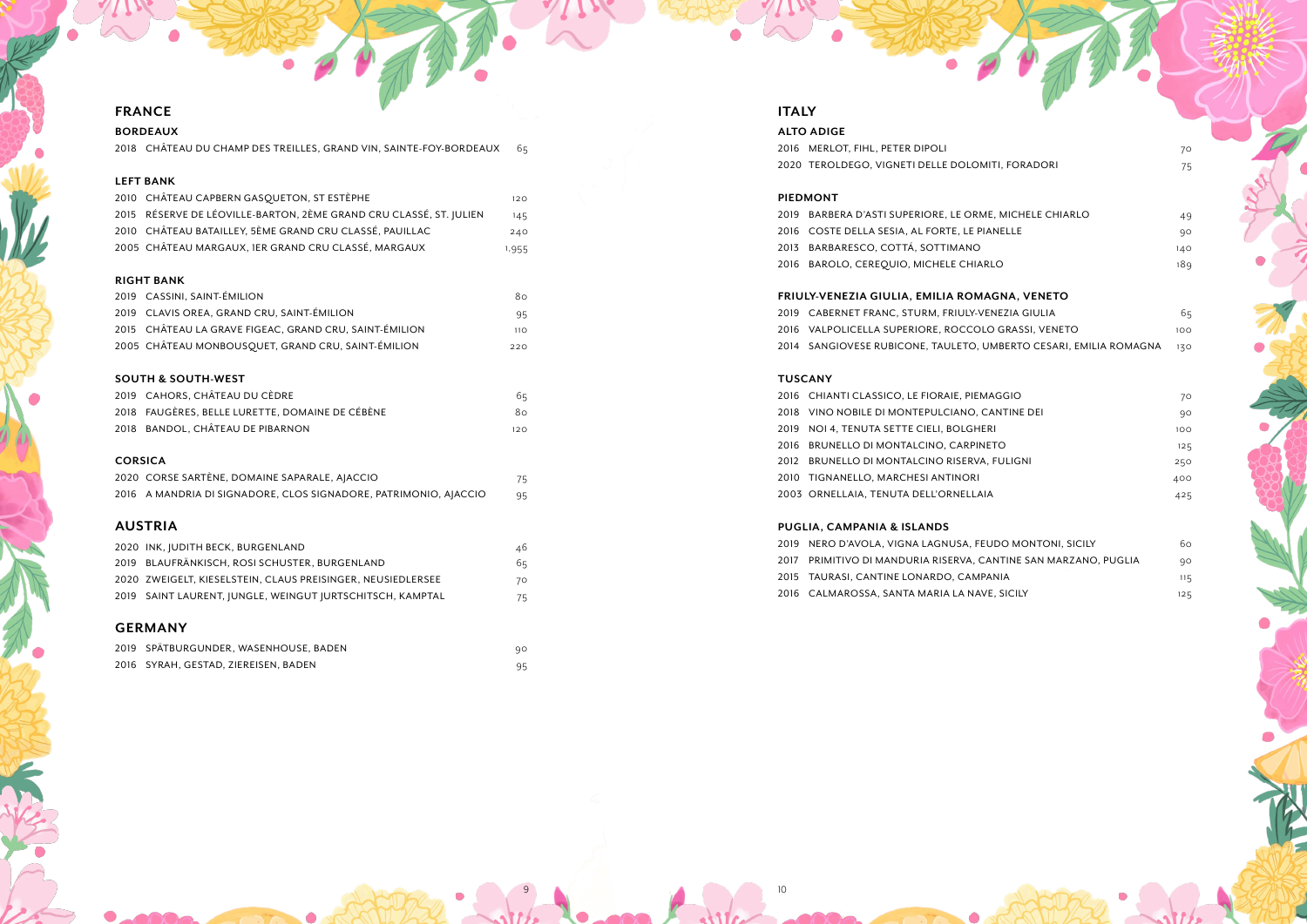### **SPAIN**

| <b>RIOIA</b> |                                                   |     |
|--------------|---------------------------------------------------|-----|
|              | 2018 CORRIENTE, COMPAÑÍA DE VINOS TELMO RODRÍGUEZ | 60  |
|              | 2006 RESERVA ESPECIAL, URBINA                     | 80  |
|              | 2012 GRAN RESERVA, BODEGAS PETRALANDA             | 85  |
|              | 2012 GRAN RESERVA, LA GRANJA, REMELLURI           | 160 |

### **NAVARRA**

2015 ARS NOVA, TANDE 49

### **CASTILLA Y LEON & GALICIA**

| 2020 CAMINO DE NAVAHERREROS, BODEGAS BERNABELEVA, SIERRA DE GREDOS     | 55 |
|------------------------------------------------------------------------|----|
| 2019 PARAJES DE BIERZO, CÉSAR MÁRQUEZ, BIERZO                          | 65 |
| 2002 RESERVA SUPERIOR, BODEGAS VALSARDO, RIBERA DEL DUERO              | 75 |
| 2020 LAS UVAS DE LA IRA, DANIEL GOMEZ   IMENEZ-LANDI, SIERRA DE GREDOS | 90 |
|                                                                        |    |

### **SOMONTANO, CATALUNYA & VALENCIA**

| 2019 LA CUCA DE LLUM, SUCCES VINICOLA, CONCA DE BARBERA         | 40  |
|-----------------------------------------------------------------|-----|
| 2019 MAS COLLET, CELLER DE CEPCANES, MONTSANT                   | 45  |
| 2020   SAFRÀ, CELLER DEL ROURE, VALENCIA                        | 55  |
| 2017 TERRA DE CUQUES NEGRE, TERROIR AL LÌMIT, PRIORAT           | 100 |
| 2016    NIT DE NIN MAS D`EN CACADOR, FAMILIA NIN-ORTIZ, PRIORAT | 185 |

| 2016 PINOT NOIR, HUIA, MARLBOROUGH            | 80  |
|-----------------------------------------------|-----|
| 2018 PINOT NOIR, WAIHOPAI, EATON, MARLBOROUGH | 115 |
| 2015 SYRAH, CAMBRIDGE ROAD, MARTINBOROUGH     | 135 |

## **PORTUGAL**

| 2018 SINO DA ROMANEIRA, QUINTA DA ROMANEIRA, DOURO           | 55  |
|--------------------------------------------------------------|-----|
| 2018 SANHA, TRIANGLE WINES & DIRK NIEPOORT, BAIRRADA         | 60  |
| 2018 VINHAS VELHAS, ANTÓNIO MADEIRA, DÃO                     | 90  |
| 2018 MORETO, CHAO DOS EREMITAS, ANTONIO MACANITA, ALENTEJANO | 115 |
|                                                              |     |

## **GREECE**

| 2013    MONEMVASIOS. MONEMVASIA WINERY. PELOPONNESE | 55  |
|-----------------------------------------------------|-----|
| 1997 - XINOMAVRO, CHÂTEAU PEGASUS, NAOUSA           | 95  |
| 2011     EVANGELO. DOMAINE GEROVASSILIOU. EPANOMI   | 125 |

## **CROATIA & SLOVENIA**

| 2019   TERAN, CRNO VINO, PIQUENTUM, ISTRIA, CROATIA            | 70   |
|----------------------------------------------------------------|------|
| 2018   CABERNET FRANC. SELECTION. GUERILA. PRIMORSKA. SLOVENIA | 90   |
| 2015 CUVÉE NOIR, SANTA LUCIA, KOZLOVIC, ISTRIA, CROATIA        | 11 O |

## **NEW ZEALAND**

## **AUSTRALIA**

### **WESTERN AUSTRALIA**

## **SOUTH AUSTRALIA & VICTORIA**

|      | 2017 CABERNET SAUVIGNON, PRELUDE VINEYARDS, LEEUWIN ESTATE, | 70  |
|------|-------------------------------------------------------------|-----|
|      | <b>MARGARET RIVER</b>                                       |     |
|      |                                                             |     |
|      | <b>SOUTH AUSTRALIA &amp; VICTORIA</b>                       |     |
| 2017 | TEMPRANILLO BY GEORGE, FOX GORDON, ADELAIDE HILLS           | 65  |
| 2018 | SHIRAZ, THE RIEBKE, TEUSNER, BAROSSA VALLEY                 | 70  |
| 2018 | SHIRAZ, OCCAM'S RAZOR, JASPER HILL, HEATHCOTE, AUSTRALIA    | 96  |
|      | 2020 SHIRAZ, BACHELOR'S BLOCK, THISTLEDOWN, BAROSSA VALLEY  | 125 |
|      | 2019 SYRAH, TIMO MAYER, YARRA VALLEY                        | 135 |
|      | 2017 SHIRAZ, GEORGIA'S PADDOCK, JASPER HILL, HEATHCOTE      | 145 |
|      |                                                             |     |
|      | <b>MOROCCO</b>                                              |     |
|      | 2019 TANDEM, SYRAH DU MAROC, ANTOINE GRAILLOT, MOROCCO      | 70  |
|      |                                                             |     |
|      | <b>SOUTH AFRICA</b>                                         |     |
|      | 2021 SECATEURS, A A BADENHORST, SWARTLAND                   | 48  |
|      | 2020 SYRAH, THE FIRS, CRAVEN, STELLENBOSCH                  | 65  |
| 2019 | PINOT NOIR, GALPIN PEAK, BOUCHARD FINLAYSON, HEMEL-EN-AARDE | 95  |
|      | 2008 CABERNET SAUVIGNON, MAIN ROAD & DIGNITY,               |     |
|      | RESTLESS RIVER, HEMEL-EN-AARDE                              | 135 |
|      | 2017 BARBERA, GIFT HORSE, THE DRIFT FARM, OVERBERG          | 150 |
|      | 2015 LEEU PASSANT, MULLINEUX, WESTERN CAPE                  | 195 |
|      |                                                             |     |
|      | <b>NORTH AMERICAN</b>                                       |     |
|      | <b>WASHINGTON</b>                                           |     |
|      | 2017 THE SPELLBINDER, SLEIGHT OF HAND, COLUMBIA VALLEY      | 78  |
|      |                                                             |     |
|      | <b>CALIFORNIA</b>                                           |     |
|      | 2019 ZINFANDEL, FOXGLOVE, VARNER WINES, PASO ROBLES         | 65  |
|      |                                                             |     |

| <b>ARBARA</b>           | 125 |
|-------------------------|-----|
| UNTY                    | 145 |
| D AND BENEDICT.         | 165 |
| ٢Y                      |     |
| E VINEYARD, ARBE GARBE, | 180 |
|                         |     |
| -EY                     | 450 |
|                         |     |

## **MOROCCO**

## **SOUTH AFRICA**

## **NORTH AMERICAN**

## **WASHINGTON**

### **CALIFORNIA**

- 2019 ZINFANDEL, FOXGLOVE, VARNER WINE
- 2018 PINOT NOIR, FE CIEGA, OJAI, SANTA B.
- 2011 APRICOTS, OJAI, SANTA BARBARA CO
- 1999 PINOT NOIR, TALINDA OAKS, SANFOR
- AU BON CLIMATE, SANTA YNEZ VALLE 2016 CHARBONO, BENANDANTS, SHYPOKE
	- NAPA VALLEY
- 2011 INSIGNIA, JOSEPH PHELPS, NAPA VALL

 $11$  12